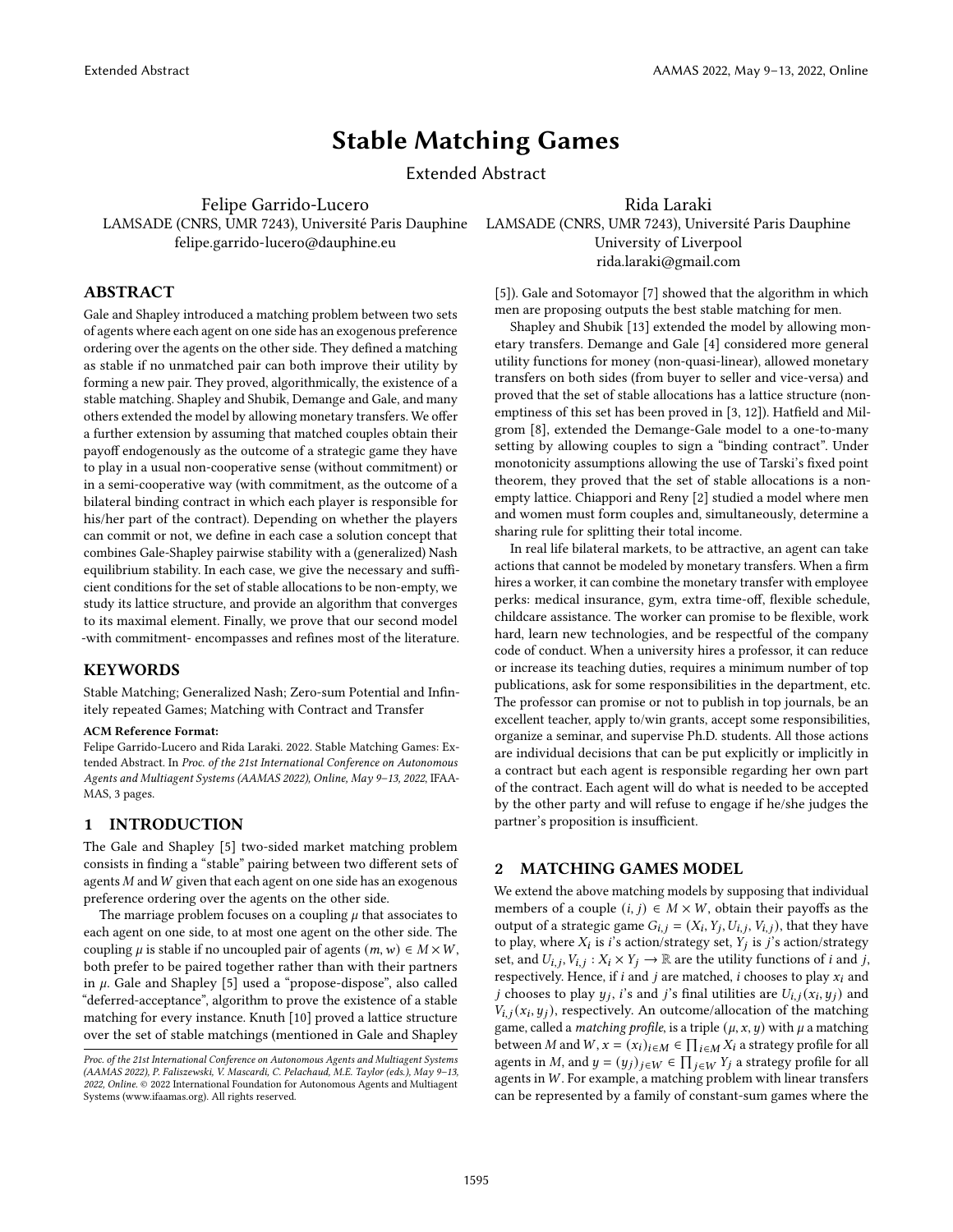set of strategies are  $X_i = Y_j = \mathbb{R}^+$ , and the payoff functions are  $U_{i,j}(x_i, y_j) = -x_i + y_j + a_{i,j}$  and  $V_{i,j}(x_i, y_j) = x_i - y_j + b_{i,j}$ , with  $a_{i,j}$  and  $b_{i,j}$  representing the utility of being with the partner when there is no transfer. $<sup>1</sup>$  $<sup>1</sup>$  $<sup>1</sup>$ </sup>

Suppose that some centralized or decentralized process leads to a matching profile where agents (men/women or workers/firms) are matched in pairs and each matched player is intended to play some action. We want to formulate the necessary conditions for that matching profile to be sustainable (e.g. stable). We will consider two static stability notions which depend on the players' level of commitment before they play their game.

#### 3 NO COMMITMENT - RESULTS

The first studied case is when a matched couple  $(i, j)$  cannot commit on actions. In this case, for the players not to deviate from the intended actions, these last must constitute a Nash equilibrium of  $G_{i,j}$ . A matching profile  $(\mu, x, y)$  will be called Nash stable if (a) all matched couples play a Nash equilibrium of their game and (b) no pair of agents  $(i', j')$ , that are not already a couple, can jointly deviate to some Nash strategy profile  $(x'_{i'}, y'_{i'})$  in their game  $G_{i',j'}$ that Pareto improves their payoffs. This last condition is a natural extension of the Gale-Shapley pairwise stability condition as condition (b) implies that matching profiles cannot have -Nashblocking pairs. Using a propose-dispose algorithm, we prove that whenever all games  $G_{i,j}$  admit a non-empty compact set of Nash equilibria, a Nash stable matching profile exists. In addition, we obtain a semi-lattice structure: the maximum between two Nash stable allocations with respect to men's preferences (resp. women's preferences) is Nash stable (although the minimum is not necessarily well defined). When all games  $G_{i,j}$  have a unique Nash equilibrium payoff (as in strictly competitive games), the model becomes a classical Gale-Shapley problem and so, the lattice structure is recovered.

It is important to remark that games with linear transfers, like the ones described above, are constant-sum games where the unique Nash equilibrium is  $(x_i^*, y_j^*) = (0, 0)$ , as the null transfer is a strictly dominant strategy. For positive transfers to occur, players must be able to commit. This is implicitly assumed in the literature of matching with transfers.

#### 4 COMMITMENT - RESULTS

The second studied case corresponds to the one in which players can commit (e.g. (1) by signing binding contracts or (2) because the game is infinitely repeated and so any deviation from the agreed stationary strategy profile at some stage is immediately punished at the next stage by breaking the relation, or (3) because they decide their strategies/types in a first round (e.g. investment in education), and then decide to form or not a couple in a second round, etc). A matching profile  $(\mu, x, y)$  is called *externally stable* if no pair of agents  $(i, j) \notin \mu$ can jointly deviate to some strategy profile  $(x'_i, y'_j)$  in their game  $G_{i,j}$  that Pareto improves their payoffs (no blocking pairs). A similar propose-dispose algorithm to the one without commitment allows

us to prove that, if all the strategic games  $G_{i,j}$  have compact strategy spaces and continuous payoff functions, the matching game always admits an externally stable matching profile. As above, a semi-lattice structure holds as well: the maximum between two externally stable matching profiles with respect to men's preferences (resp. women's preferences) is externally stable. Even more, when all games  $G_{i,j}$  are constant-sum games (or more generally, are strictly competitive games) a lattice structure holds. This extends Shapley-Shubik's and Demange-Gale's models as they are particular instances where the games  $G_{i,j}$  are strictly competitive. In addition, as proved by Gale and Sotomayor [\[6\]](#page-2-10) for the marriage problem, we prove that our algorithm outputs the highest element, with respect to the proposer side, of the lattice.

Players may choose their actions optimally. Thus, a constrained Nash equilibrium (CNE) condition must naturally hold. An externally stable matching profile  $(\mu, x, y)$  is *internally stable* if any profitable deviation of a player in its game decreases the partner's payoff below his/her market outside option. Said differently, fixing  $y_j$ ,  $x_i$  must maximize i's payoff under j's participation constraint, and vice-versa. Once again, in other words, players within a couple must best reply to the partner's strategy subject to guarantee his/her market outside option. If we adopt the two stages interpretation of Nöldeke-Samuelson's model [\[11\]](#page-2-11) where players decide first on their strategies and then whether to form or not a couple, a CNE is just a Nash equilibrium of the two stages game in which partners of a couple agree to form in the second stage.

Putting all together, our solution concept combines a cooperative notion (Gale-Shapley pairwise stability) with a non-cooperative notion (a generalized Nash equilibrium). A similar solution concept is used in network formation games: fixing the network, each player's action must maximize its payoff, and for each link in the network, both players must agree to form it (see Jackson and Wolinsky [\[9\]](#page-2-12), Bich and Morhaim [\[1\]](#page-2-13)). Our model can be seen as a particular network game model where only bi-party graphs are possible and a link is formed if a man and a woman agree to match.

CNE are not always guaranteed to exist as they belong to the class of generalized Nash equilibria<sup>[2](#page-1-1)</sup>. We define the class of  $f$ easible games as those who admits CNE's existence and prove it includes constant-sum, strictly competitive, potential, and infinitely repeated games, as well as: (a) when all games  $G_{i,j}$  are feasible, a new algorithm, if it converges, reaches an externally and internally stable matching profile and (b) this new algorithm converges when all games are constant-sum, strictly competitive, potential or infinitely repeated, as well as combination of them. As strictly competitive games are feasible, Shapley-Shubik's and Demange-Gale's results are recovered and refined by our internal stability concept, which reduces drastically the set of stable outcomes in their model.

Proving that a game is feasible, as well as the convergence of the algorithm mentioned above, uses the particular properties of each of the games. In other words, it is a game dependent proof. More in detail, the convergence of the algorithm passes through the accurate choice of an oracle, which itself depends on the given class of games. It is still open the question of how large is the class of feasible games, as well as if the existence of externally and internally stable outcomes holds for any game in the class of feasible games.

<span id="page-1-0"></span><sup>&</sup>lt;sup>1</sup>The game of transfers is constant sum because the sum of payoffs  $U_{i,j}(x_i, y_j)$  +  $V_{i,j}(x_i, y_j) = a_{i,j} + b_{i,j}$  is independent on  $x_i$  or  $y_j$ . Strategically, this is equivalent to a zero-sum game and it is a particular instance of a strictly competitive game.

<span id="page-1-1"></span><sup>&</sup>lt;sup>2</sup>Indeed, there exist finite games in mixed strategies without CNE.